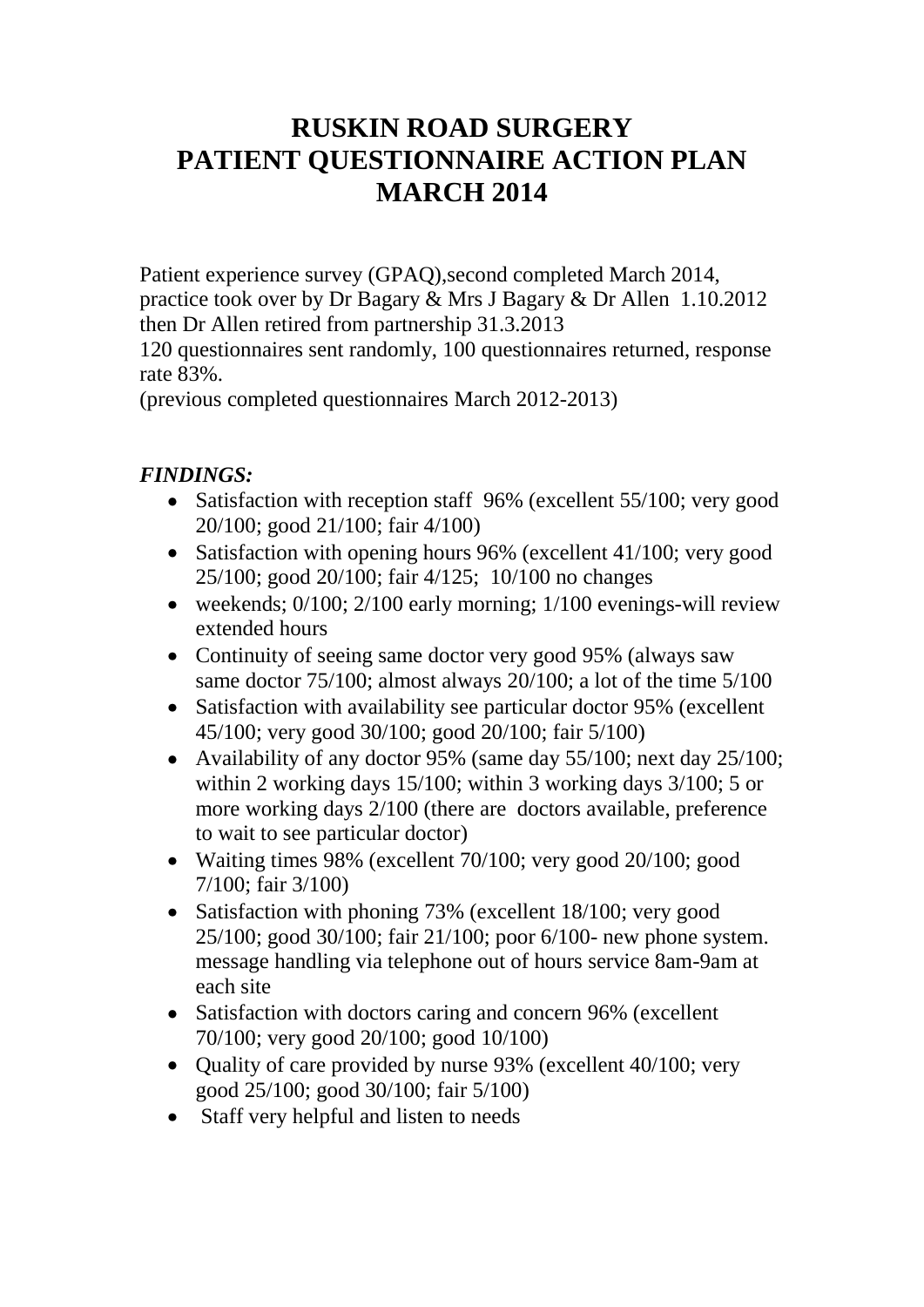## *ACTION PLAN NEXT 2 YEARS:*

- We have continued to work very hard since October 2012 to now March 2014, updating the practices in line with Care Quality Commission standards and will continue to do and implement. (There has been internal building work and upgrades to the computer system , new self- check in system-jayex, review telephone systems, changes in clinical and organisation, in line with practice needs)
- Changes in healthcare and new commissioning groups, services provided at the practices will be depending on what is contracted and decided by new commissioning groups and NHS England – need more members for our patient group
- Reviewing telephone system to improve efficiency, more staff training and awareness of customer service. Have started online booking appointments, text reminder for patient appointments and repeat prescription ordering, very important the practice has correct contact details for the patient
- Need to make patients aware of services and cancellations and some patients do not turn up for pre-booked appointments this is wasting valuable appointment slots
- Patients need to further understand that appointments can be booked in advance, we do not do a walk in clinic, we have daily message handling system and encourage administrative staff ongoing training to ask the patients the urgency of their appointment so that it can be booked appropriately, each day morning and afternoon there are appointment slots blocked for emergency appointments and appointment slots blocked for telephone triage so clinician can return messages that need actioning from patients -use of practice internal emails for staff so any clinical query can be sent to clinical staff, message/task sent regarding any query and advice for the administrative staff, this is a move away from writing messages in a message book to further improve efficiency
- Encourage patients to ask for their results and investigations after morning surgery and after at least seven days from when test performed. Prescription requests to give at least 48 hours notice,